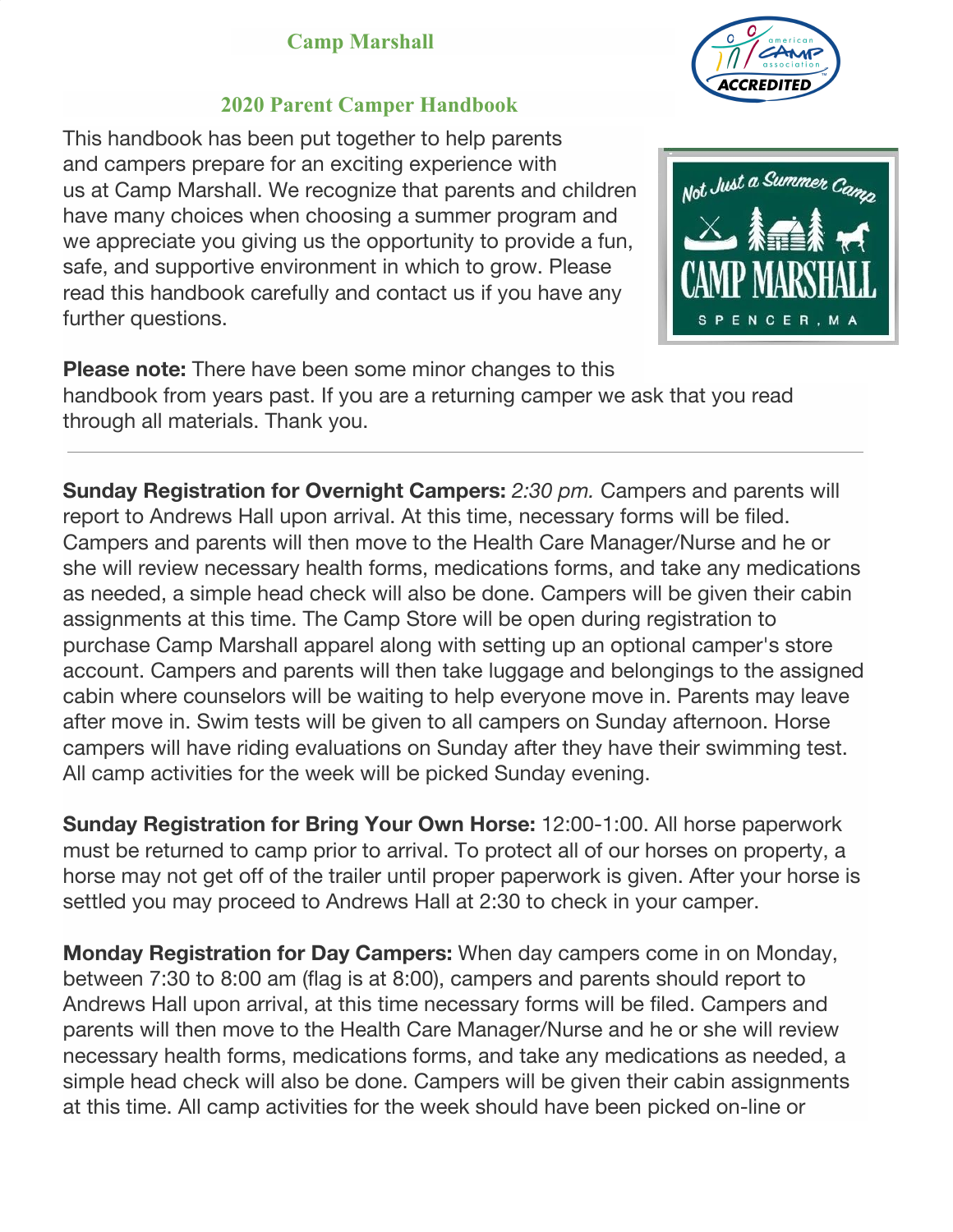

### **2020 Parent Camper Handbook**

mailed prior to arrival. Campers will head to meet the staff and enjoy a great Camp Marshall breakfast to start their day. *Horse Day Campers will have their evaluations on Monday Morning after breakfast.*

**Mini Campers:** Follow procedure for overnight camp registration. If you are planning on giving your camper the option of completing the week please tell their cabin counselor and pack them with enough supplies for the entire week. On Tuesday at lunch we will ask those mini campers if they would like to stay. We will call all parents Tuesday before 3 PM to confirm whether their camper is staying or going home. Pick up will be at dinner on Tuesday between 6:45 and 7:15. If your camper is staying through the week follow Friday pick up procedure.

**Camp Store:** The camp store will be open on Sundays during registration, at check out on Fridays, and each day at specific times. Parents are asked to create an account (cash, credit cards, and checks are accepted at registration or online for their camper, campers should not have money in their cabin). Each camper then has their own account created and is processed each day, to avoid overdraft. Camp apparel is also available at this time. Parents can authorize additional funds to be added to the child's account.

**Programs & Activities:** A week at Camp Marshall in the Traditional or Equestrian programs offers a variety of programs and activities which should be chosen by the day campers online at least 2 weeks prior to arrival, overnight campers will choose classes Sunday evening.

**Unexpected Weather and Extreme Heat:** Unfortunately, we at Camp Marshall cannot control the weather. We do our best to keep our daily schedule for all our programs but must put the safety of our campers and horses first. We reserve the right to rearrange the schedule as needed according to the weather each day of camp. Equestrian campers will not be allowed to ride during thunderstorms, extreme heat or any other questionable weather circumstances. The safety of our campers and horses is our top priority. We try very hard to ensure the maximum amount of riding time for all campers. However, in the event of cancelled riding lessons, campers will be given a variety of options for other horse-related activities including tack cleaning, horse bathing, extended barn class, viewing a horse themed film, and possibly the chance to participate in water games or extra swim time.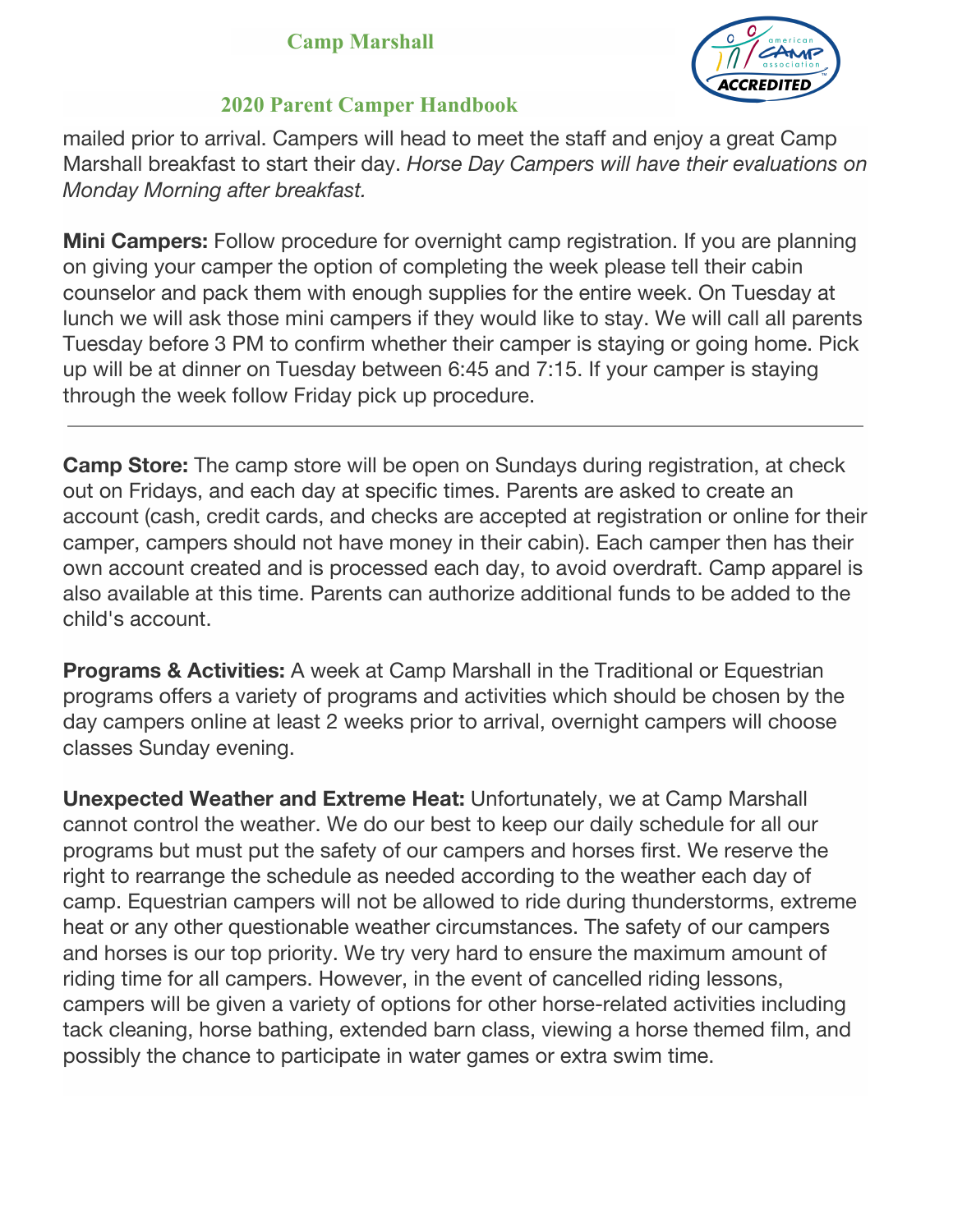

### **2020 Parent Camper Handbook**

**Living Accommodations:** Our rustic cabins do not have electricity. Cabin assignments are made in the best interest of the camp, your camper, and other campers. Cabin assignments are completed the week prior to each session and campers are assigned to cabins by their age and program. Cabins will have at least one staff member per cabin. Staff do their best to accommodate cabin mate requests but they are never guaranteed. Cabin Mate requests must be made by both/all campers, no more than one year apart in age. Cabin mate requests must be sent in with applications. CITs are not allowed to make cabin mate requests, as living with various age groups is a requirement of their training. Please keep in mind that campers are never far apart and spend much of their day in activities together.

**Homesickness:** Spending the night away from home and parents is a significant milestone and rite of passage that is important for children to achieve. Camp is a perfect environment to do this! We recognize, however, that some campers will struggle with feelings of homesickness from time to time.

- 1. First, please do not promise your camper that if he/she does not wish to stay at camp that he/she can call you and you will come immediately to pick him/her up and bring him/her home. By making such a promise, the message is sent that you believe that your camper is unable to achieve this very important goal and their focus will be on going home rather than enjoying camp.
- 2. Second, take the time to talk about camp with your camper and what he/she can expect during their time with us. Talk about the daily schedule, food offerings, programs, and extra activities. A visit to camp prior to their week would be a good experience to help prepare for his/her upcoming week away from home. Familiarity with camp will increase his/her comfort level and decrease the chance of her becoming homesick. We offer several Open Houses leading into the camp season.
- 3. Third, send a few familiar objects with your camper such as a favorite blanket, pillow, or stuffed animal. This will certainly make your child more comfortable while at camp. In our experience, campers display more signs of homesickness at night when they are tired and not as busy. Keeping the bedtime routine as similar to home as possible by sending these objects could be the key to a successful week at camp for your camper.

Staff members are trained in how to communicate effectively with children who are struggling with homesickness and will do everything in their power to make your camper comfortable and happy. If our efforts do not appear to alleviate these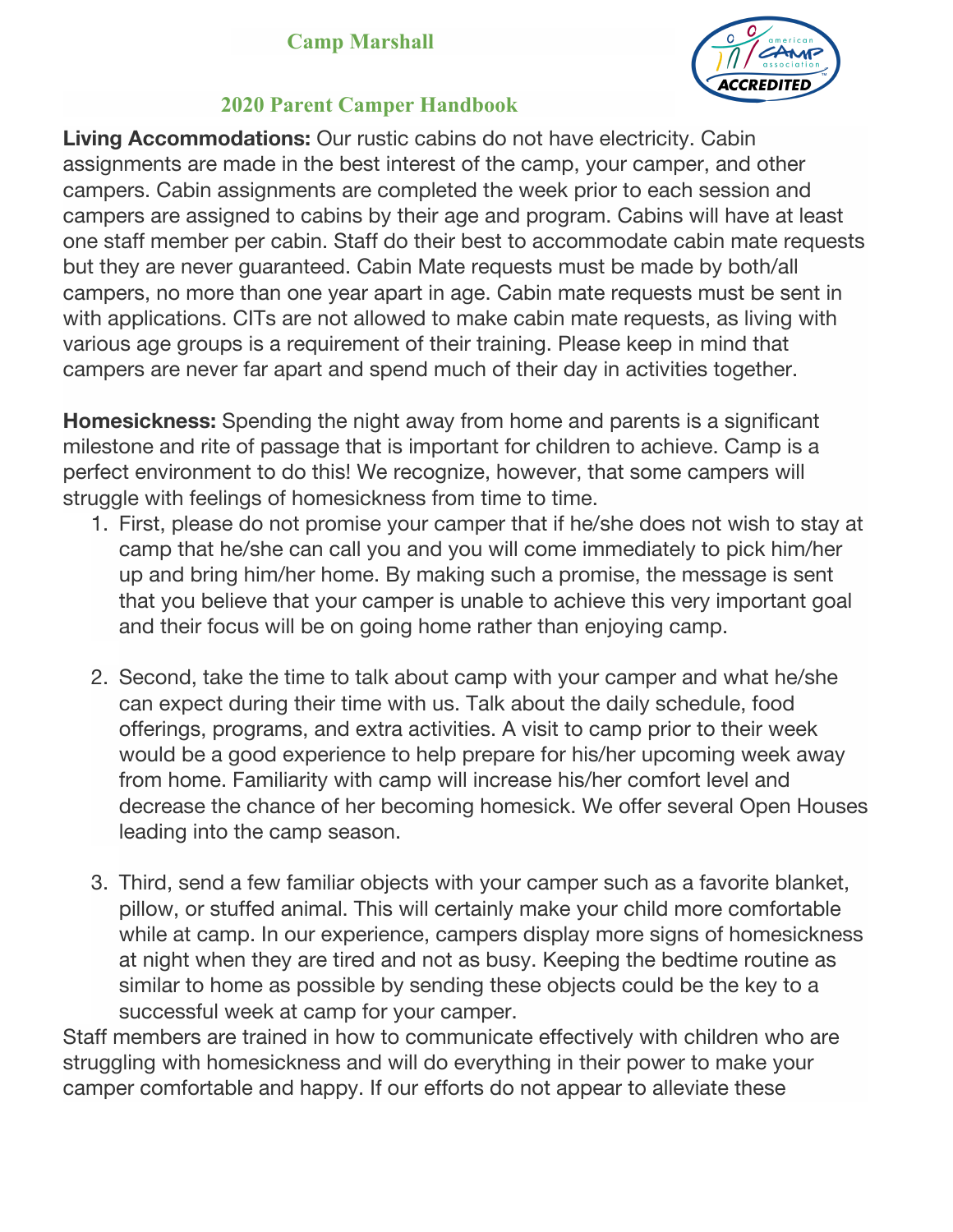

## **2020 Parent Camper Handbook**

symptoms, the Camp Director will determine whether we need to contact you to see how you want us to proceed. We will make late night phone calls to parents only in instances of physical illness. Refunds for homesickness are not issued.

**Miscellaneous:** Please inform your campers cabin counselor if they have a habit of bedwetting so we can make their stay as comfortable as possible and ensure they have a dry bed each night.

## **What to Bring to Overnight Camp**

- Please label everything!
- If your camper is coming for our 2 week program, please pack double. Laundry will not be available.
- We are outside in all weather as long as it is safe. Please bring plenty of outdoor clothes and pay attention to the weather forecast.

Personal items

- Large towels (2), Washcloth or loofah, Comb/Hairbrush
- Toothpaste and a toothbrush, Soap, Body Wash
- Shampoo, Deodorant, Insect repellent (no aerosol spray cans)
- Sunscreen, Chapstick
- Water bottle- Labeled
- Flashlights w/ extra batteries (There is no electricity in the cabins)

### **Clothing**

- T-shirts
- Sweatshirts, Light jacket
- Shorts
- Long pants (Equestrian campers will need multiple pairs for riding)
- Socks
- Underwear
- Pajamas, Nightshirt
- Bathing suits, Swimming trunks
- Hat/Bandana
- Wednesday night apparel per theme week
- Rain gear, Umbrella

Footwear

• Sneakers, closed toe/closed heel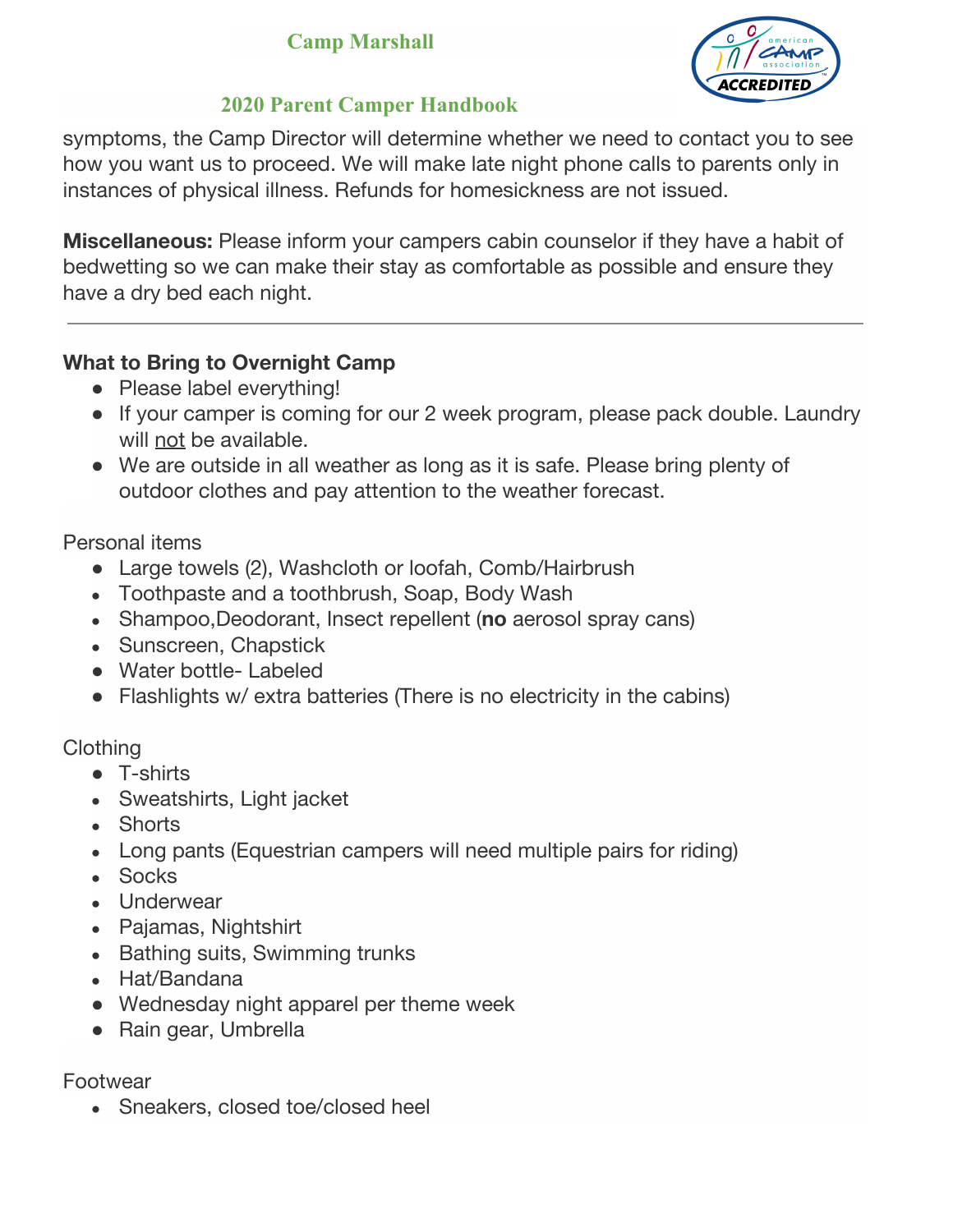

# **2020 Parent Camper Handbook**

- Rain boots
- Flip-flops/Shower shoes (showering and waterfront only)
- Boot with a sturdy  $\frac{1}{2}$ -1 inch heel, closed toe/closed heel (Equestrian only)

## **Bedding**

- Sleeping bag or sheets and blankets (sheets are suggested)
- Pillow and pillowcase

# Miscellaneous (Optional)

- Inexpensive camera
- Writing paper, envelopes, stamps, pen
- Laundry bag
- Clothesline, Clothespins

There are no laundry facilities available to campers

# **What to Bring to Day Camp**

- Swimsuit
- Water bottle- Labeled
- Extra clothing
- Towel
- Raincoat
- Hat/Bandanna
- Jacket or sweatshirt
- Sunscreen/Lip Balm
- Flip Flops (optional, Waterfront area only) -
- Insect repellent (no aerosol spray cans)
- Backpack

# **Medications**

All prescribed medications must have the child's name, the name of the medication, and the correct dosage in the original bottle. All campers with over the counter medication or prescription medication must meet with the healthcare team upon check in. All medications must be given to the healthcare team.

# **What NOT to Bring to Camp:**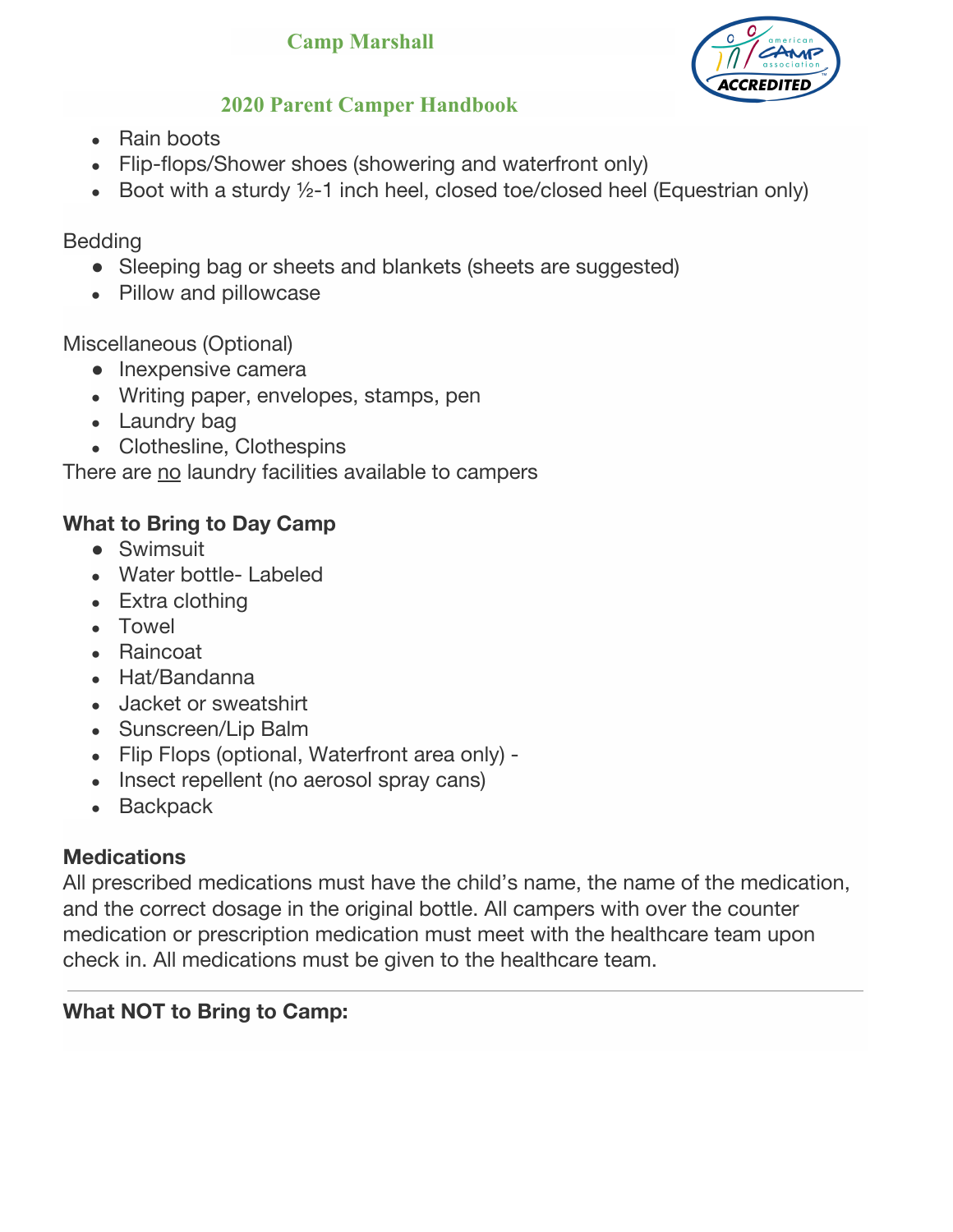

### **2020 Parent Camper Handbook**

**Weapons:** Do not bring weapons of any kind to camp, Camp Marshall reserves the right to search and seize personal items if possession of weapons is suspected. This is for the safety of other campers. This also includes pocket knives.

**Drugs, Alcohol, or Tobacco Products:** Camp Marshall reserves the right to search and seize personal items if possession of illegal drugs, alcohol, nicotine, or tobacco products is suspected. Any camper, LIT or CIT will be immediately dismissed if illegal drugs, alcohol, nicotine, or tobacco products are found and/or used on camp property, and appropriate authorities will be notified. Possession and/or use of illegal drugs, alcohol, nicotine, tobacco, weapons, or fireworks of any kind are forbidden and constitute grounds for immediate dismissal. We are serious about our commitment to keeping Camp Marshall a safe and healthy environment.

**Animals:** No pets are allowed. This includes dogs, cats, goats etc. Horses may come with equestrian campers specifically for the Bring Your Own Horse program only. Horses must come with the appropriate health and immunization records signed by a veterinarian.

**Vehicles:** Do not bring vehicles of any kind including dirt bikes, ATVs, etc.

**Personal sports equipment:** Do not bring archery equipment, riflery equipment, or sports and games equipment such as bicycles, skateboards, roller skates etc. Camp Marshall will supply programs and safety equipment for all programs. Equestrian campers or those taking horseback riding may bring riding helmets and riding boots. Helmets must follow ASTM standards, be less than 5 years old with no cracks/damage. Helmet will be checked and approved by the Equestrian Director.

**Aerosol spray cans:** This includes hair spray and insect repellent.

**Expensive items:** Radios, walkie-talkies, music playing devices, valuable sunglasses, valuable jewelry, and cell phones should be left at home. Camp Marshall will not be responsible for the loss, breaking, or damage of any of these items.

**Cell phones:** Camp Marshall believes that summer camp is the ideal place for campers to disconnect from technology that is so prevalent in today's society and reconnect with nature. While games and social media can be a great form of entertainment and education, we aim to provide an experience that is as much "off the grid" as possible. By doing so, campers are more easily able to immerse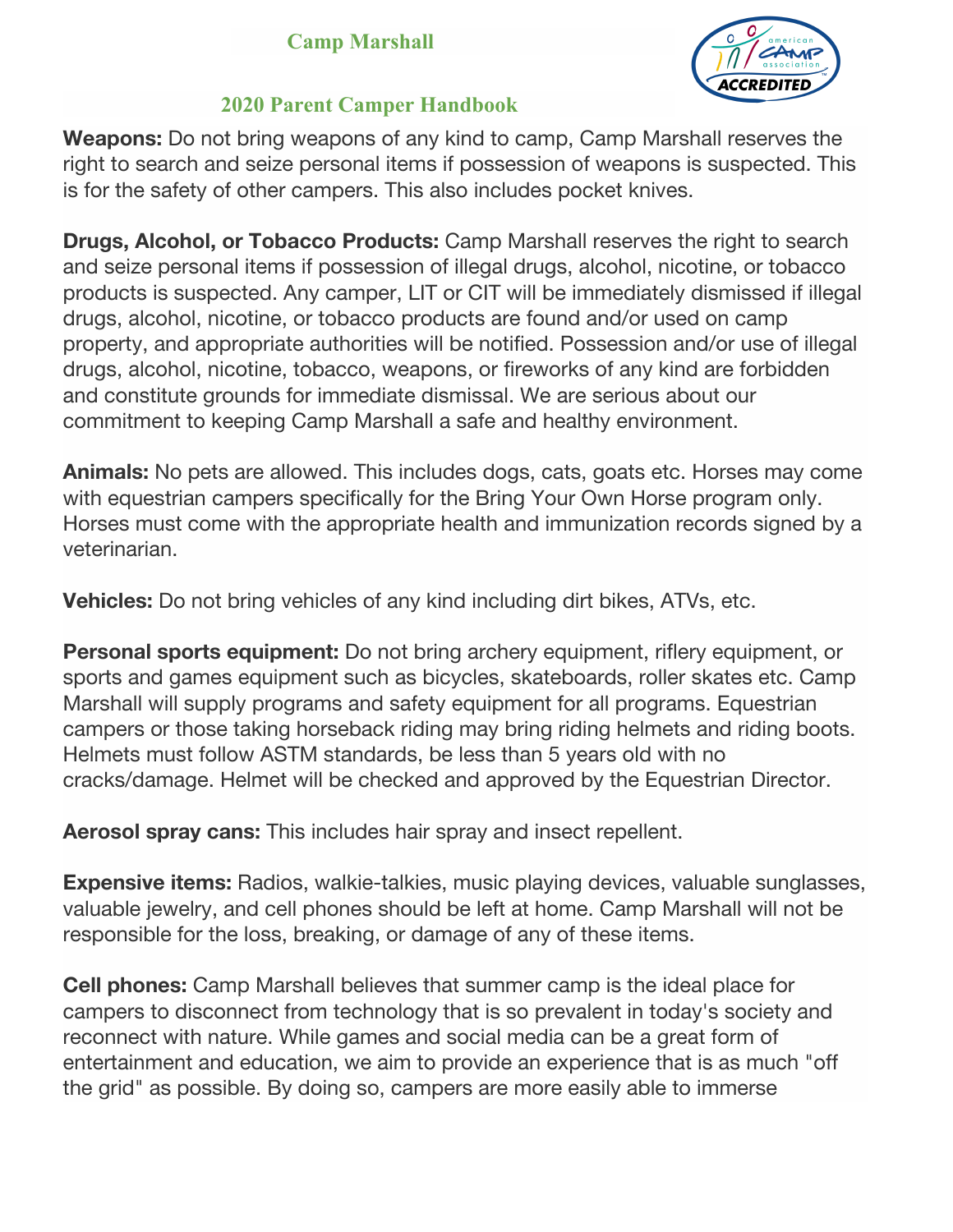

#### **2020 Parent Camper Handbook**

themselves in the much more basic style of living provided by camp. This includes learning how to live with others in a group setting and exploring their natural environments without the intrusion of digital updates, notifications, and alerts. It is against our policy for any camper to be in possession of a cell phone. If a camper is found to have a cell phone while at camp it is going to be taken, put in a secure place and notify the parent/guardian. Phones will be returned at check out.

**Money:** Campers do not need money during camp. There is an option to create a camper's store account for the camper to make purchases at the Camp Store, which is open during registration, most days after lunch, and on Fridays at departure time.

**Inappropriate materials:** Possession of age-inappropriate items, such as pornography, at camp is considered unsuitable. Parents of offenders will be notified immediately and the item will be secured in the Camp Office until departure.

**Communication with our Campers:** Campers are not permitted to use the telephone while at camp without permission of the Camp Director or Health Supervisor/Nurse. We strongly discourage telephone calls between campers and parents. Feelings of missing home are exacerbated and can have a very negative impact on the camper's stay at camp. For the same reason, **CELL PHONES ARE NOT ALLOWED AT CAMP**. If you have an urgent matter to discuss with your child, call the main camp office 508-885-4891. If it is an emergency after office hours please call the Camp Operations Director 978-434-7060.

Due to the possible delays in the postal system, we encourage parents who wish to send letters or care packages to do so by dropping off these items during Sunday check-in or by sending letters through our Email system. Please indicate on dropped off packages and letters what day you would like your camper to receive it. Mail is handed out daily.

**Additional Information:** Campers with birthdays during camp will receive a birthday cake during a meal on the day of their birthday and "Happy Birthday" is sung to them by all.

We encourage campers to write home at least once during the camp week. For this purpose, we suggest that you supply your camper with postcards, or paper & envelopes, and stamps.

Usually a brief note from your child is indicative of a busy, happy camper. Please do not be overly alarmed if the note suggests otherwise. Campers are up and down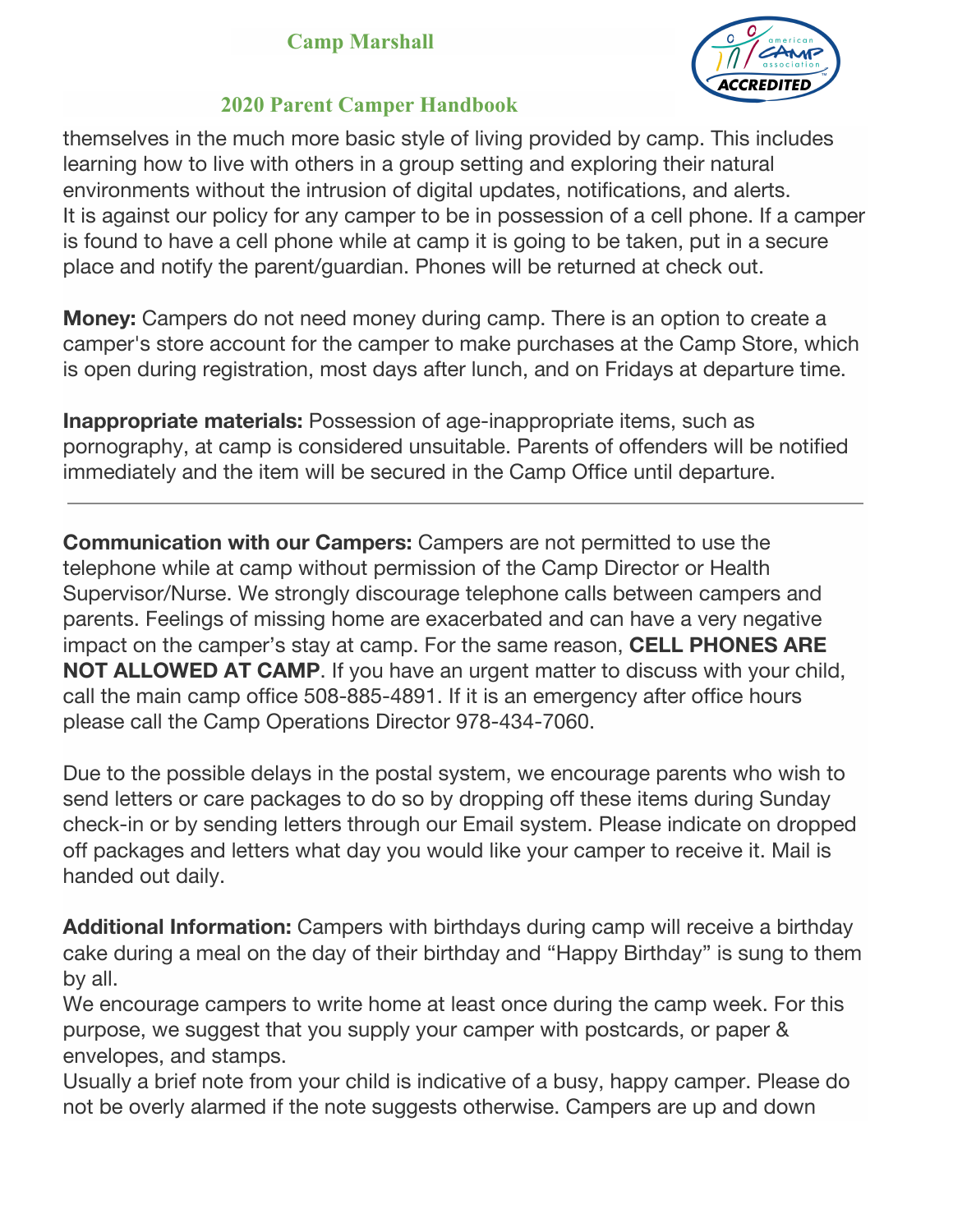

### **2020 Parent Camper Handbook**

emotionally, especially during the first few days of camp. Also, keep in mind that when you receive the note, several days have passed since the note was written and it is likely that your camper is now happily involved in camp life. Please feel free to contact the main office if you are concerned.

#### **Camp Marshall E-mail Express:**

We are proud to offer a super simple way to stay in touch with your camper while they are at Camp!

Visit our website at www.CampMarshall.net and click the "Camper Email" button. Emails will be delivered to your camper along with the rest of the mail for that day.

**Day Camp Pick Up:** 5:00-5:15pm in Andrew's Hall. Only those individuals who are on your "Authorized to Pick Up" form will be allowed to take your child. Photo ID's will be requested.

**Extended Day Pick Up:** 6:45-7:00pm in Andrew's Hall. Only those individuals who are on your "Authorized to Pick Up" form will be allowed to take your child. Photo ID's will be requested.

**Mini Camper Pick Up:**Tuesday between 6:45 and 7:15. If your camper is staying through the week follow Friday pick up procedure. Only those individuals who are on your "Authorized to Pick Up" form will be allowed to take your child. Photo ID's will be requested.

**Equestrian Demonstrations will begin** *at 12:30 pm on Fridays***.** This will give those enrolled in the equestrian program a chance to demonstrate what they have learned with their horse during the week. All parents and family members who plan to attend this event must check out their camper to the right of Andrew's Hall, showing a photo ID and signing out the camper, before going to the riding arenas. Demonstrations will be held at the riding rings near the main barn area. Awards will be handed out after the completion of riding demonstrations. Horse campers are encouraged to attend campwide closing ceremonies.

**Camp Closing ceremonies begin at** *1:30 pm on Friday* and normally take approximately 30-60 minutes to conclude. Closing Ceremonies will take place to the right of Andrews Hall in front of our mini stable building. Campers must be signed out prior to being picked up by their parents or guardian. Only those individuals who are on your "Authorized to Pick Up" form will be allowed to take your child. Photo ID's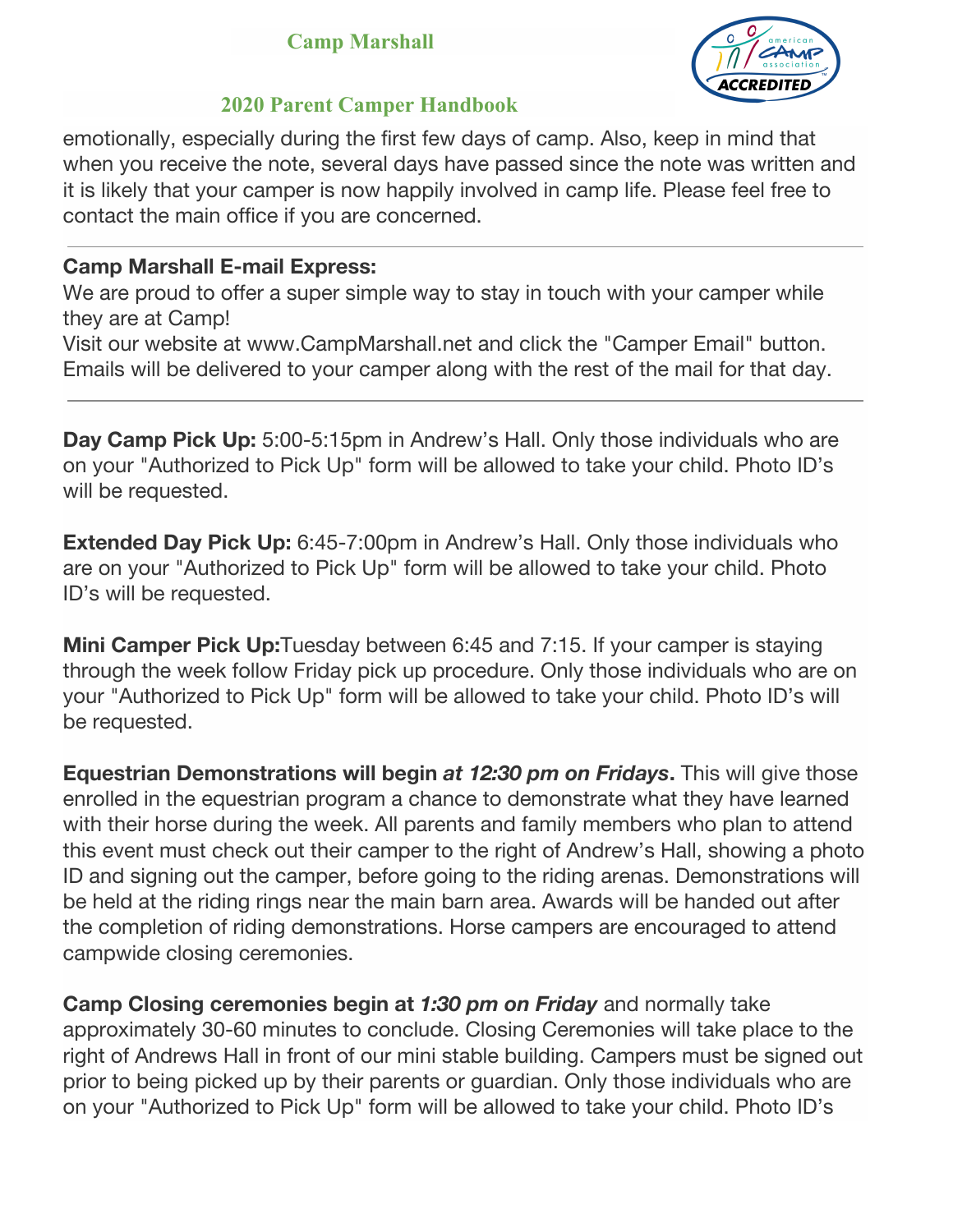

## **2020 Parent Camper Handbook**

will be requested. Any necessary changes to this form must be made in writing in advance and brought to the office. All luggage will be brought to upper grounds and can be picked up at closing ceremonies. Parents are encouraged to join us for this event. The ceremony includes awards for campers who excelled in certain areas of the camp community, as well as highlights of the week and a display or demonstration of accomplishments of our campers.

# **Campwide Friday Procedure:**

Campers must be signed out prior to being picked up by their parents or guardian. Only those individuals who are on your "Authorized to Pick Up" form will be allowed to take your child. Photo ID's will be requested.

We do not offer dinner on Fridays. All campers should be picked up by *3:30pm*. Please be sure that you take all your camper's belongings with you including those items on the clotheslines. Also, stop by the Health Supervisor/Nurse at the check out table to retrieve any medications. Before you leave camp please make sure to do the following:

- Check Lost & Found area for belongings
- Pick up any leftover medications from the Health Care Manager
- Settle Camp Store accounts
- Sign out your camper

Lost & Found will be located at closing ceremonies. Everything else is located at the check in table to the right of Andrew's Hall.

**Health Care:** The promotion of your child's health and safety remains our highest priority at Camp Marshall. The camp employs a full time Health Supervisor. Our infirmary is located in Andrews Hall and is staffed 24 hours a day. We have a Healthcare Consultant who provides us with guidance as needed and reviews our Health Care Plan annually. In addition, all of our staff members have current certifications in First Aid and CPR. In the unlikely event of a camper emergency, 911 will be called and the Spencer Rescue Squad will transport the camper to either UMass Medical (Shrewsbury), UMass Memorial (Worcester) or St. Vincent's Hospital (Worcester). Parents will be notified by the Health Supervisor or Camp Director as soon as possible of any incident requiring transport by ambulance. A Senior Staff member will accompany the camper to the hospital and remain with him/her until a parent or guardian arrives.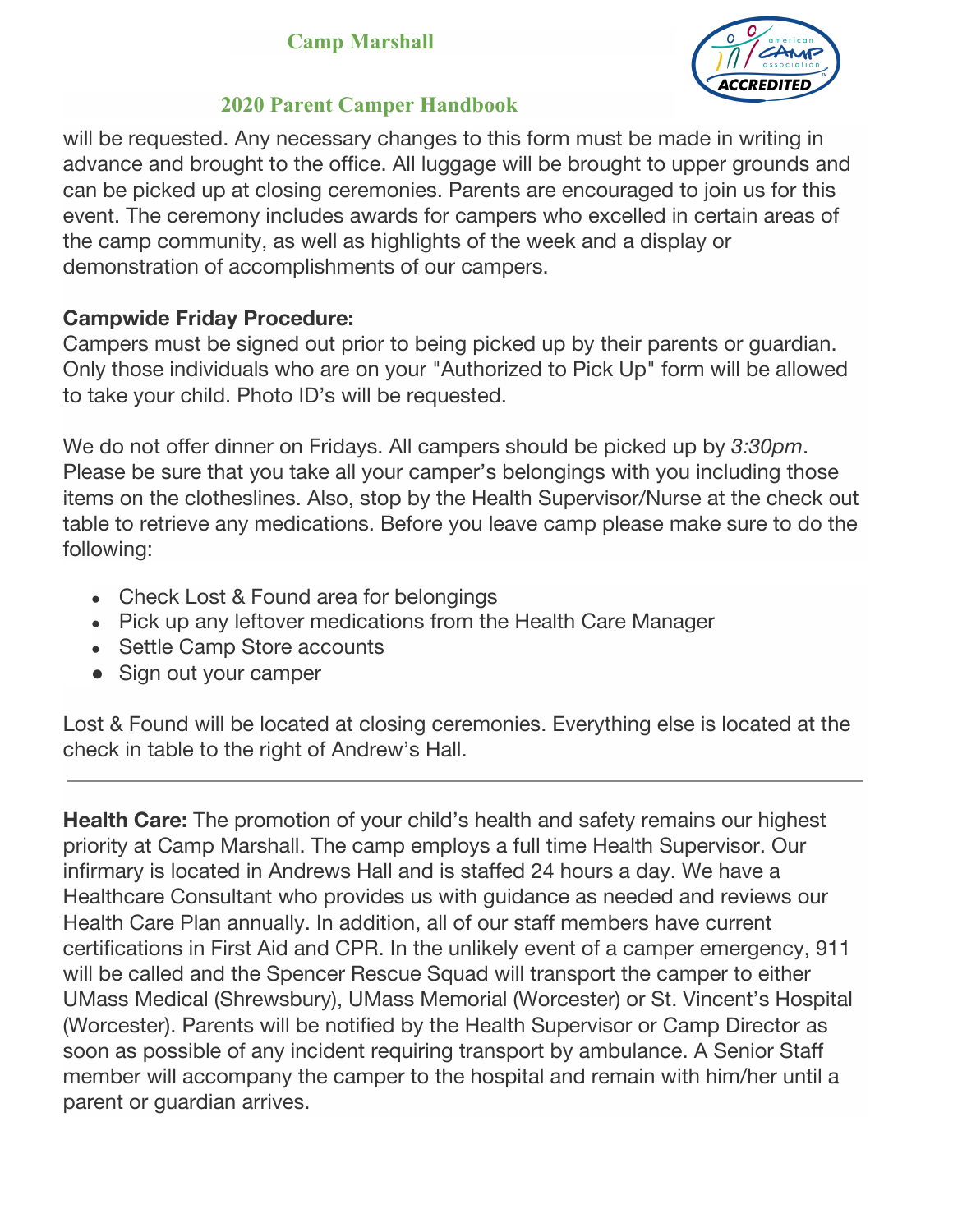

### **2020 Parent Camper Handbook**

-In the unlikely event that a camper becomes ill or injured, the Health Supervisor will contact a parent via phone to inform them of the camper's condition and actions being taken. If the first parent/guardian cannot be reached, the second parent/guardian will be called followed by the emergency contact person. We will continue to call until we speak to someone personally. You will not be contacted if the injury is minor, such as a small cut or scrape requiring a band-aid, or a minor stomach ache that does not persist.

-In the event that a camper becomes ill and cannot remain at camp, his/her parent will be notified and will be requested to pick up the camper as quickly as they are able. We are unable to keep ill children at camp. Any ill child will be kept in the isolation room of the infirmary until the parent arrives. In some cases, the camp will require a doctor's note prior to the camper's return to camp.

In order to assist us in providing the best care, Camp Marshall utilizes CampDocs.com.

Once registered, families will be e-mailed a link to the CampDocs website. We hope that you will find this service to be an easier process on their secure website. It will allow us to have online access to all health forms. In the event of missing or incomplete medical forms, your child will only be able to stay for 24 hours. If the necessary forms are not received by camp within 24 hours campers may be asked to leave the program until they are completed.

**Campers are not allowed to have medication, including over-the-counter medications, in their cabins at any time.** All medications must be turned into the Health Supervisor during Sunday or Monday registration. All medications must be in their original container with the physician's orders on it, and the child's name. All campers will be checked by the Health Supervisor as part of the Sunday or Monday registration process. Please advise us upon arrival of any recent developments regarding your child's health or any other pertinent information that you might find necessary for our staff to know.

### Protection from the sun:

*State Requirement: 430.163: Protection from The Sun The operator shall at all times encourage campers and staff to reduce exposure to ultraviolet exposure from the sun. Such measures shall include, but need not be limited to, encouraging the use of wide brim hats, long sleeve shirts, long pants, screens with a solar protection factor of 15 or greater and lip balm.*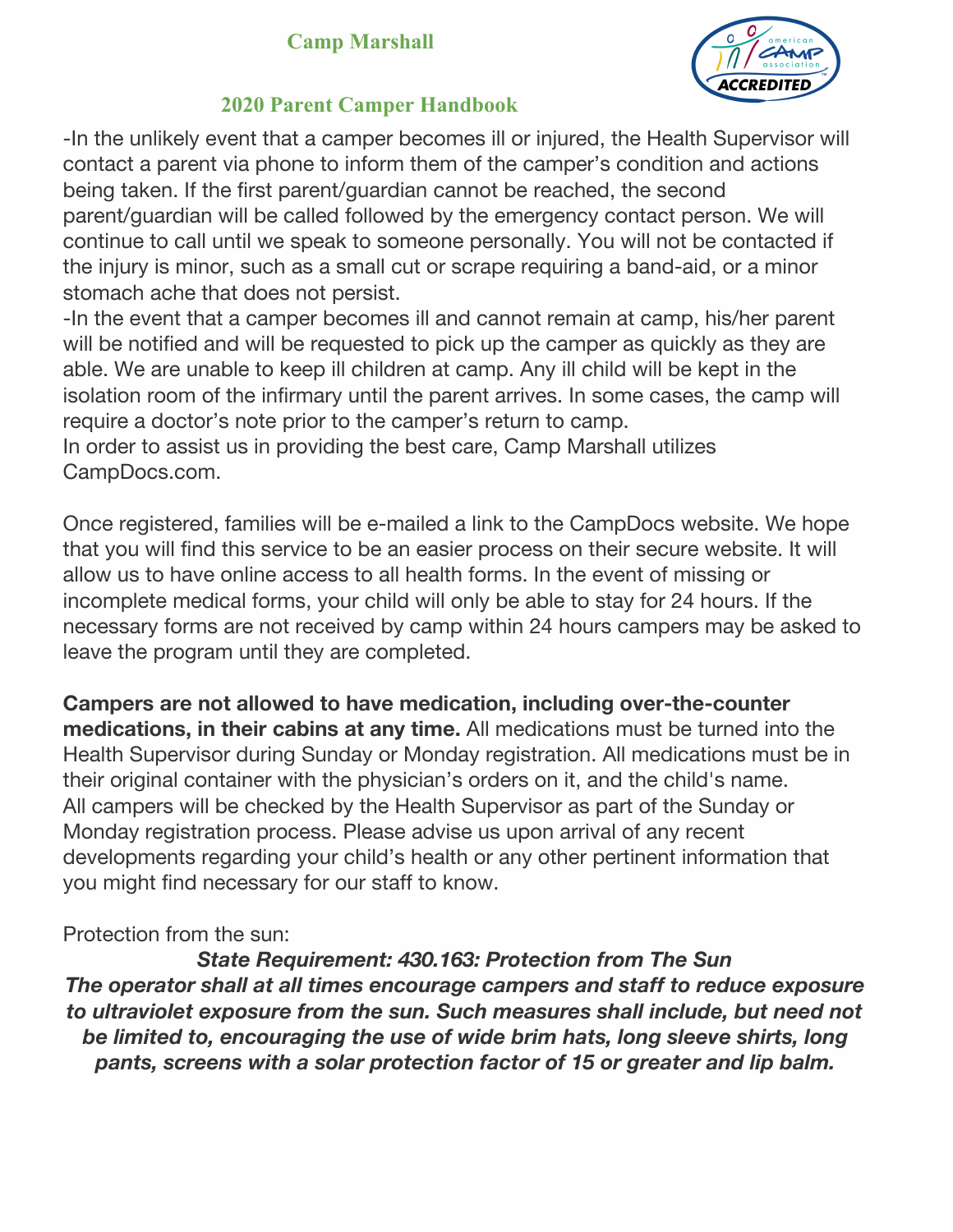

#### **2020 Parent Camper Handbook**

In accordance with the above state law, we do request permission for our staff/volunteers to help, when and if needed, to apply sunscreen to your camper. You will be asked to initial the box at the end of this book stating you give permission.

**These forms are for informational purposes provided by the DPH. This information can be found on our website under FEQ's**

| <u>- Hand washing</u>   | <u>- Lyme Disease</u>           |
|-------------------------|---------------------------------|
| - Meningococcal Disease | - Giardiasis Meningitis         |
| - Rabies                | - Ticks - Important information |

#### **Does Camp Marshall get inspected?**

Yes, The Department of Public Health inspects and licenses Camp Marshall each year along with the Fire Marshall. Camp Marshall is also accredited by the [American](http://www.aca.org/) Camp [Association](http://www.aca.org/) ,our most recent accreditation with ACA was during the summer of 2017. **430.190 ( C ) This camp must comply with regulations of the Massachusetts Department of Public Health and be licensed by the local Board of Health.**

 $\mathcal{L}_\mathcal{L} = \{ \mathcal{L}_\mathcal{L} = \{ \mathcal{L}_\mathcal{L} = \{ \mathcal{L}_\mathcal{L} = \{ \mathcal{L}_\mathcal{L} = \{ \mathcal{L}_\mathcal{L} = \{ \mathcal{L}_\mathcal{L} = \{ \mathcal{L}_\mathcal{L} = \{ \mathcal{L}_\mathcal{L} = \{ \mathcal{L}_\mathcal{L} = \{ \mathcal{L}_\mathcal{L} = \{ \mathcal{L}_\mathcal{L} = \{ \mathcal{L}_\mathcal{L} = \{ \mathcal{L}_\mathcal{L} = \{ \mathcal{L}_\mathcal{$ 

**Anti-Discrimination Policy for Staff and Campers** The Worcester County 4-H Center, Inc. (hereinafter "Camp Marshall") seeks to secure and retain qualified staff. As employers, it is believed that this Personnel Policy reflects the 4-H Philosophy of employment. Camp Marshall, its programs and employment shall be operated in accordance with State and Federal law and the policy of nondiscrimination adopted by the US Department of Agriculture through the University of Massachusetts Extension. In the interests of the health, safety and total welfare of campers, and Employees and the quality of 4-H programming at Camp Marshall, the highest standards of conduct and performance shall be required of all Employees. Employees shall agree that while participating in Camp Marshall programs they shall adjust their personal habits and actions to the policies, ideals and traditions of 4-H and Camp Marshall. The conduct of all employees, both in and out of Camp Marshall, shall be professional and their role an exemplary model for campers; be non-discriminatory toward, but not limited to, race, color, age, religion, sex, national origin, sexual orientation, gender identity, marital status, learning, physical or mental disabilities, ancestry, genetic information, and any other protected class; and shall exhibit respect for the environment and world. Employees shall be prohibited from promoting their personal life styles, political views, or religious preferences to other Employees, participants, parents, campers or other volunteers.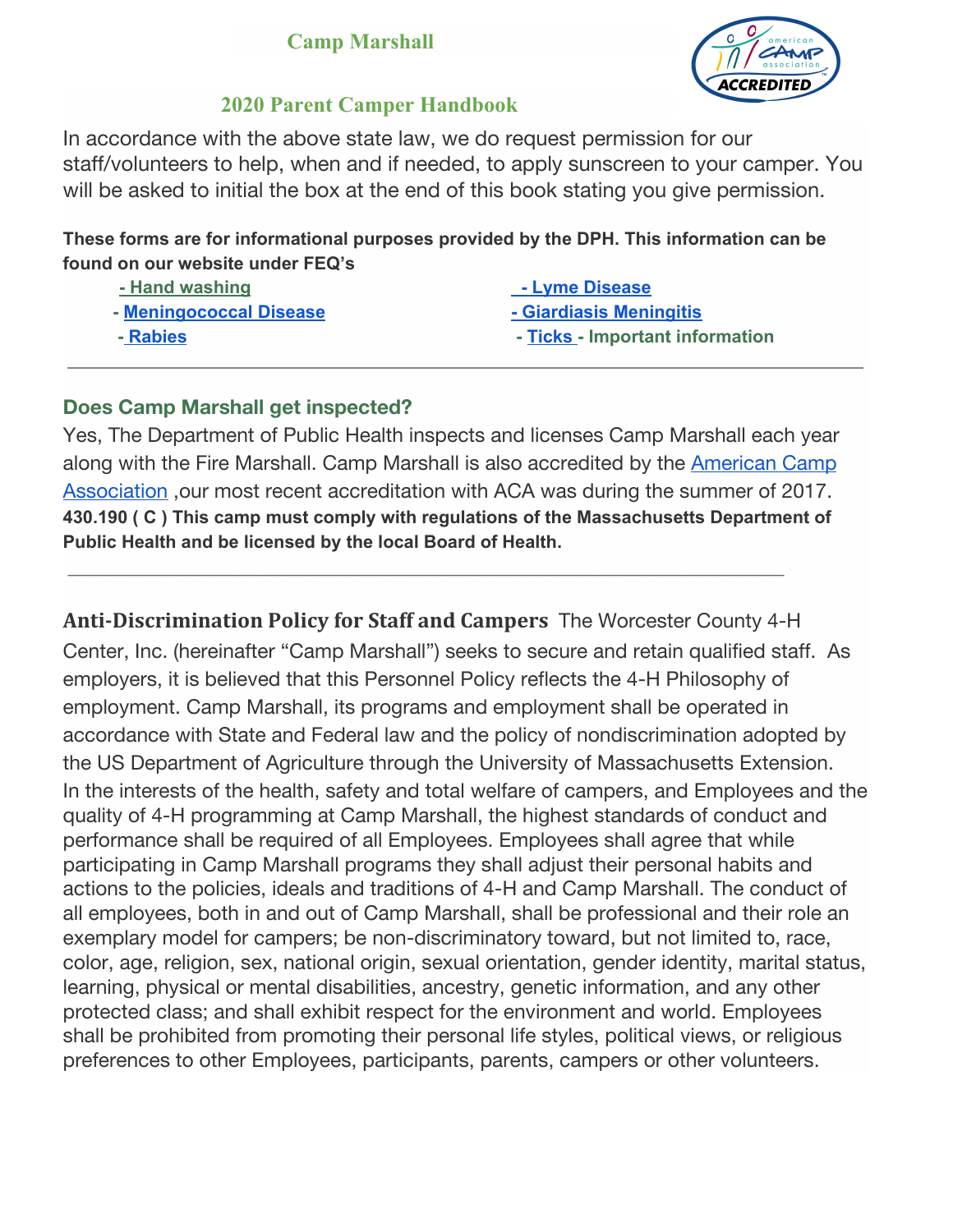

#### **2020 Parent Camper Handbook**

In the interests of the health, safety and total welfare of every camper, and the quality of 4-H programming at Camp, the highest standards of conduct and shall be required of all campers. Campers shall agree that while participating in Camp program they shall adjust their personal habits and actions to the policies, ideals and traditions of 4-H and Camp Marshall.

Campers shall agree that while participating in Camp Marshall programs they shall adjust their personal habits and actions to the policies, ideals and traditions of 4-H and Camp Howe. The conduct of all campers, while at Camp Marshall, are expected to be , non-discriminatory toward, but not limited to, race, color, age, religion, sex, national origin, sexual orientation, gender identity, marital status, learning, physical or mental disabilities, ancestry, genetic information, and any other protected class; and shall exhibit respect for the environment and world.

Campers and/or Staff that do not uphold these expectations while at Camp Marshall will adhere to our Discipline policies. This can be found in the Discipline Policy in this handbook.

*The Worcester County 4-H Center, Inc shall not tolerate, under any circumstances, without exception, any form of discrimination based on race, creed, religion, color, age disability, pregnancy, marital status, veteran status, military status, domestic violence victim status, national origin, political affiliation, sex, predisposing genetic characteristics and any other status protected by law.*

**\_\_\_\_\_\_\_\_\_\_\_\_\_\_\_\_\_\_\_\_\_\_\_\_\_\_\_\_\_\_\_\_\_\_\_\_\_\_\_\_\_\_\_\_\_\_\_\_\_\_\_\_\_\_\_\_\_\_\_\_\_\_\_\_\_\_\_\_\_\_\_\_\_\_\_\_\_\_\_\_\_\_\_\_\_\_\_\_\_\_\_\_\_\_\_\_\_\_\_\_\_\_\_\_\_**

**"Our" Camp, Camp Marshall is a ZERO TOLERANCE Facility**

**Behavior/Discipline Policy:** The staff at Camp Marshall strive to create a healthy and safe environment for all campers. The camp has a number of systems in place to recognize and respond to behaviors that are detrimental to the health of the camp community and its members. With many behaviors, behaviors, and devise a plan for improvement. In rare instances where these initial steps are unsuccessful, we will often enter into personal verbal behavior contracts with the camper outlining the specific expectations and consequences. On occasion, certain behaviors or repeated infractions require parental notification. When appropriate, we will seek guidance from you as to strategies that may have worked at home or school that we may employ with your child at camp. In the event that the administrative staff, after investigating senior staff concerns, determines that the conduct of a camper is unreasonably disruptive to the program, cannot be controlled, is detrimental to the safety of other campers, is bullying, violent, inappropriate, or threatening to staff or campers, the camp director has the right and responsibility to send that camper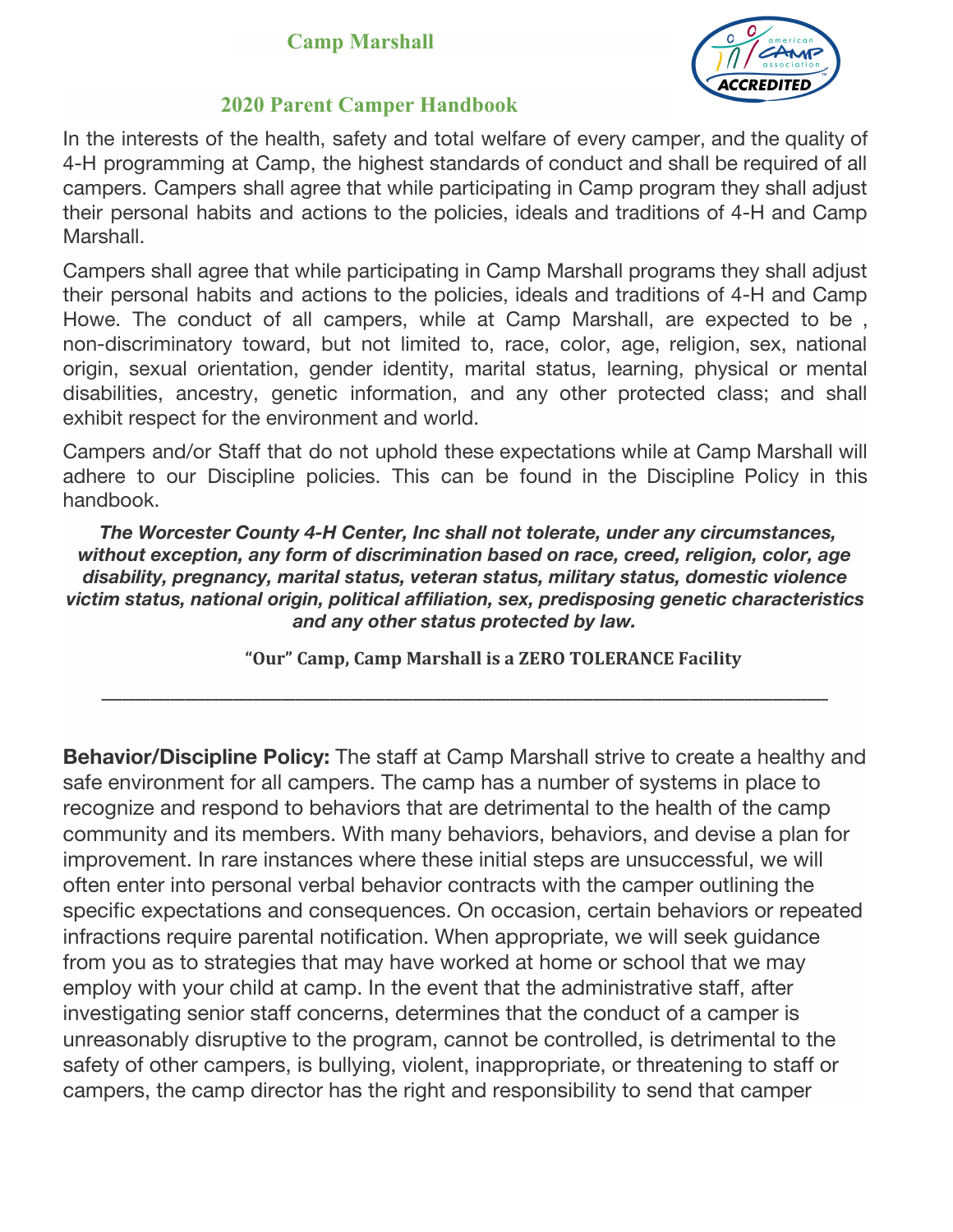

## **2020 Parent Camper Handbook**

home. If a camper is sent home for reasons of behavior, no refund will be given. The Discipline Process is as follows:

- Verbal coaching
- Parental notification
- Persistent Issues
- Dismissal

# *State Requirement: 430.191: Requirements for Discipline*

*(A) Discipline and guidance shall be consistent and based upon an understanding of the individual needs and development of a child. The operator shall direct discipline to the goal of maximizing the growth and development of the children and for protecting the group and individuals within it.*

*(B) Prohibitions*

- *● Corporal punishment, including spanking, is prohibited;*
- *● No camper shall be subjected to cruel or severe punishment, humiliation, or verbal abuse;*
- *● No camper shall be denied food or shelter as a form of punishment;*
- *● No child shall be punished for soiling, wetting or not using the toilet.*

*(C) The operator shall describe in writing, the camp's procedures for disciplining campers. The written plan shall also include the prohibitions of 105 CMR 430.191(B)(1) through (4).*

*In accordance with the above law, you will be asked to initial the box at the end of this book noting you have reviewed this policy.*

**Visitation:** Although parents are welcome, please consider whether a visit is at all helpful to your child. Even though your child may be having the time of his/her life leading up to your visit, your presence can result in an intense desire to go home with you. It can be a difficult time for both campers and parents. If you come for a visit, and you experience this, please consult with the Camp Director.

All visitors (including parents) must sign in at the Camp Office. Campers will be called to the office to greet their visitor. Visitors may not enter the living areas under any circumstances without being escorted by a staff member.

If for any reason you must take your child from camp, you must inform the Camp Director in advance. In order to ensure everyone's safety, we must have an accurate headcount of our campers at all times. Any camper who leaves camp property must be signed in and out from the Camp Office, or from the Infirmary in case of illness. Only those individuals who are on your "Authorized to Pick Up" form will be allowed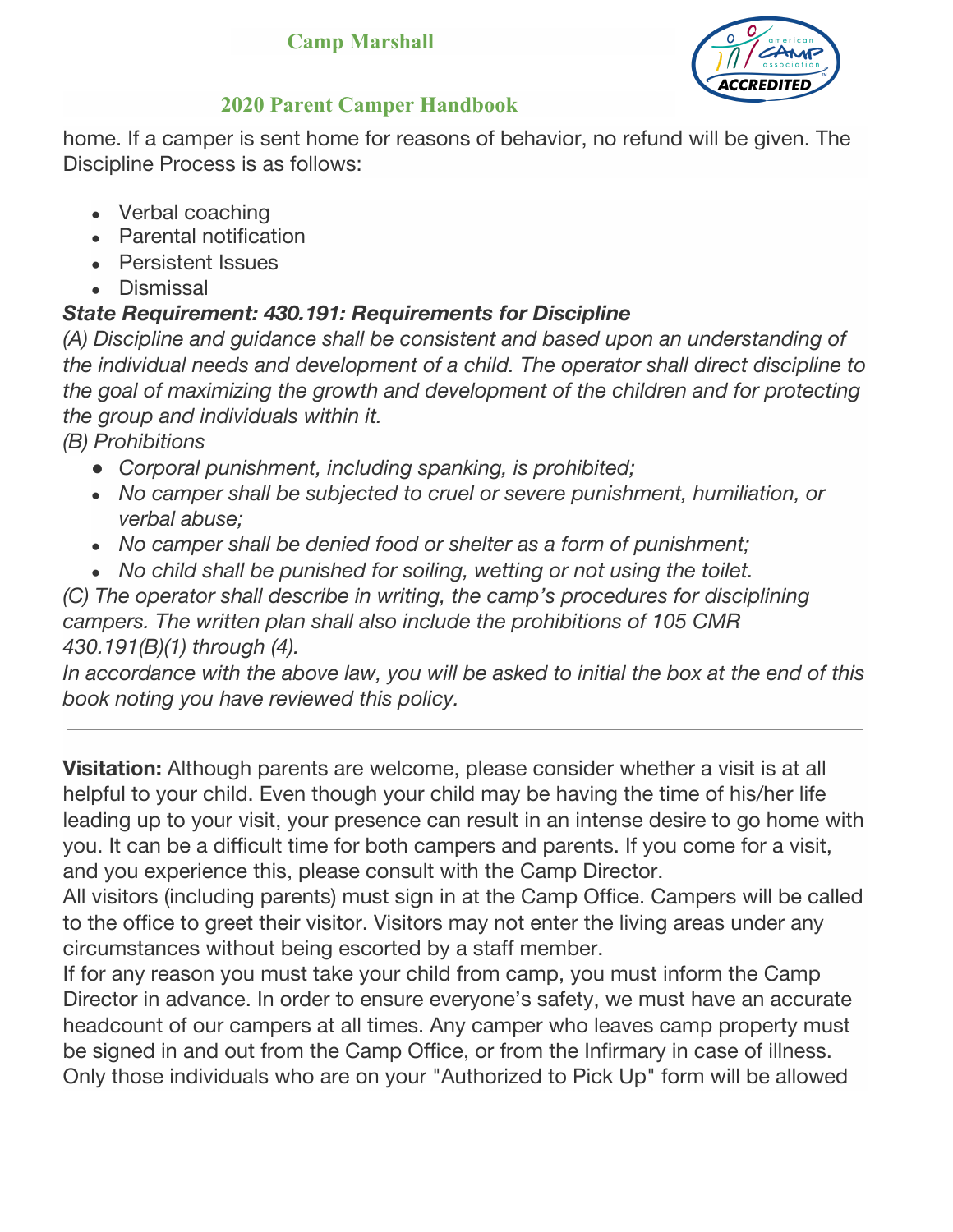

### **2020 Parent Camper Handbook**

to take your child. Photo ID's will be requested. Returning campers must be back on the premises by 9:00 pm or must wait until 7:15am the following morning.

**Camp Photographs:** Please be sure that you complete a Photo Release Form prior to the start of camp. This allows us to use photographs of your child in our Camp's publicity. Names of campers are not used.

**Staff:** All Camp Marshall Staff and Volunteers have been required by law to be CORI/SORI Check, along with the National Sex Offender Registry. All staff that begin on the start date of training are CPR/First Aid/AED certified.

*State Requirement: 430.190: General Program Requirements: (D) The operator shall inform parents at the time application forms are provided that they may request copies of background check (as the law provides), health care and discipline policies as well as procedures for filing grievances.*

**Gratuities:** Parents are asked not to tip staff members. Words and letters of appreciation are gratefully received. If you wish to show your appreciation further, we encourage you to make a donation to the camp. Camp Marshall is a not-for-profit organization and all donations are tax deductible. You may choose to specify that your donation is for a particular object or item, or is made on behalf of the efforts of a particular staff member. We also encourage you to consider donations of items such as sporting goods or tools. Please contact the office for details of what is needed at camp.

**Payment Policy:** Upon registering your camper, an online invoice will be emailed to you. You can pay this invoice online or send in the payment. Please call us in the event you need to make any other arrangement. Early bird payments due by April 1, 2020.

All Payments due by June 1, 2020.

**Financial Aid:** There are camperships available for limited amounts. Applications are due by May 15th. Call the Camp office, 508-885-4891, or go online, ww.campmarshall.net, for campership applications if you wish to be considered.

**Refund Policy:** Cancellations before June 1st will receive a refund, minus the non-refundable deposit of \$100 plus \$25 handling fee. There will be no refunds for cancellations after June 1st, unless the child physically cannot participate, which will